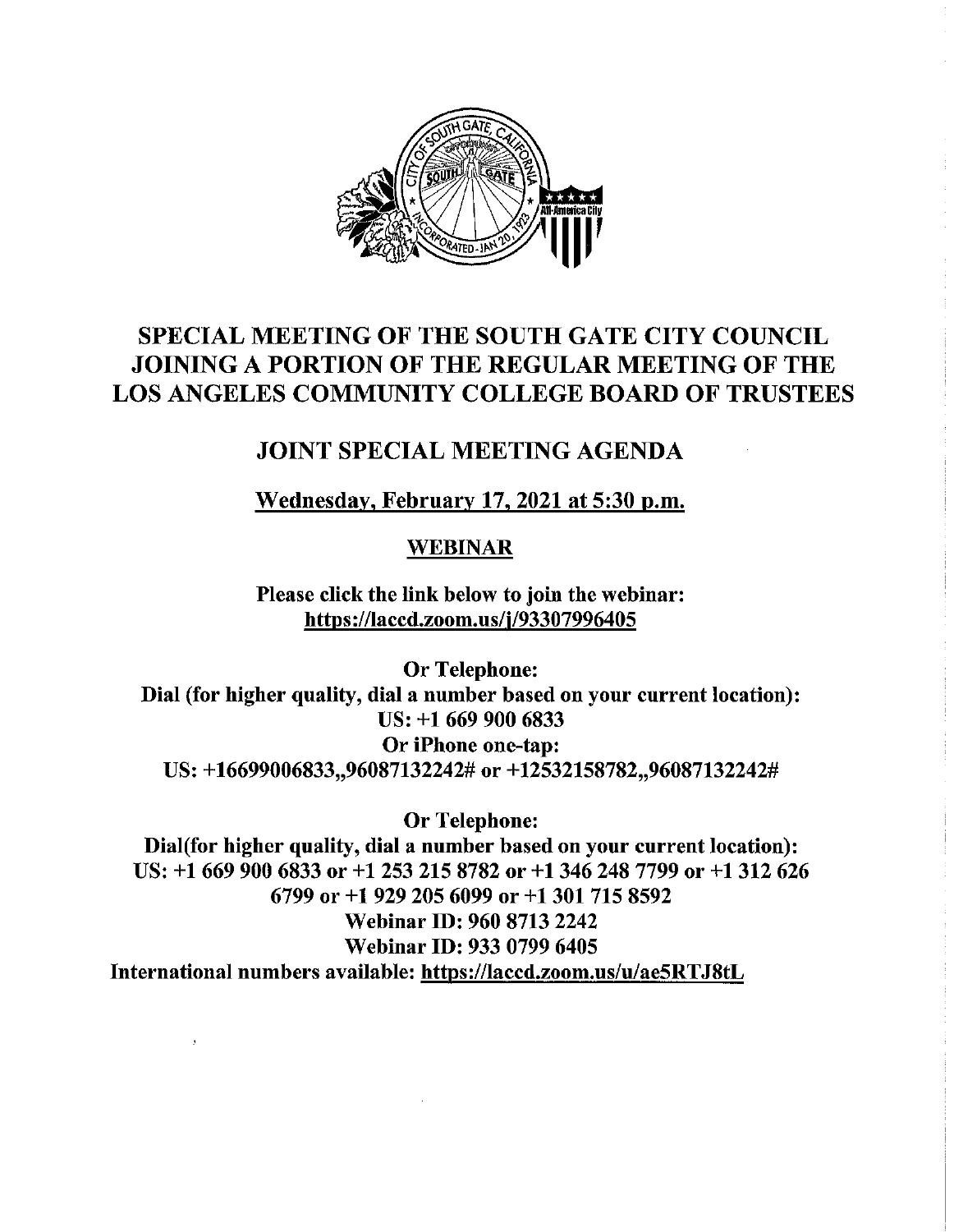

## JOINT SPECIAL MEETING AGENDA

### Wednesday, February 17, 2021 at 5:30 p.m.

CALL TO ORDER: Mayor Davila and President Hoffman ROLL CALL: City Clerk Avalos/ Board Secretary Orozco

MAYOR Maria Davila

VICE MAYOR Al Rios

COUNCIL MEMBERS Maria del Pilar Avalos Gil Hurtado Denise Diaz

CITY CLERK Carmen Avalos

INTERIM CITY MANAGER Chris Jeffers

CITY ATTORNEY Raul F. Salinas

PRESIDENT Andra Hoffman (Seat No. 1)

VICE PRESIDENT Steven F. Veres (Seat No. 2)

2"a" VICE PRESIDENT Gabriel Buelna, Ph.D., (Seat No. 6)

BOARD MEMBERS Mike Fong (Seat No. 7) Ernest H. Moreno (Seat No. 4) Nichelle Henderson (Seat No. 5) David Vela (Seat No. 3)

STUDENT TRUSTEE Elias Geronimo

**CHANCELLOR** Francisco C. Rodriguez, Ph.D

GENERAL COUNSEL Jeffrey Prieto

Materials related to an item on this Agenda submitted to the City Council after distribution of the agenda packet are available for public inspection in the City Clerk's Office 8650 California Avenue, South Gate, California 90280 (323) 563-9510 \* fax (323) 563-5411 \* www.cityofsouthgate.org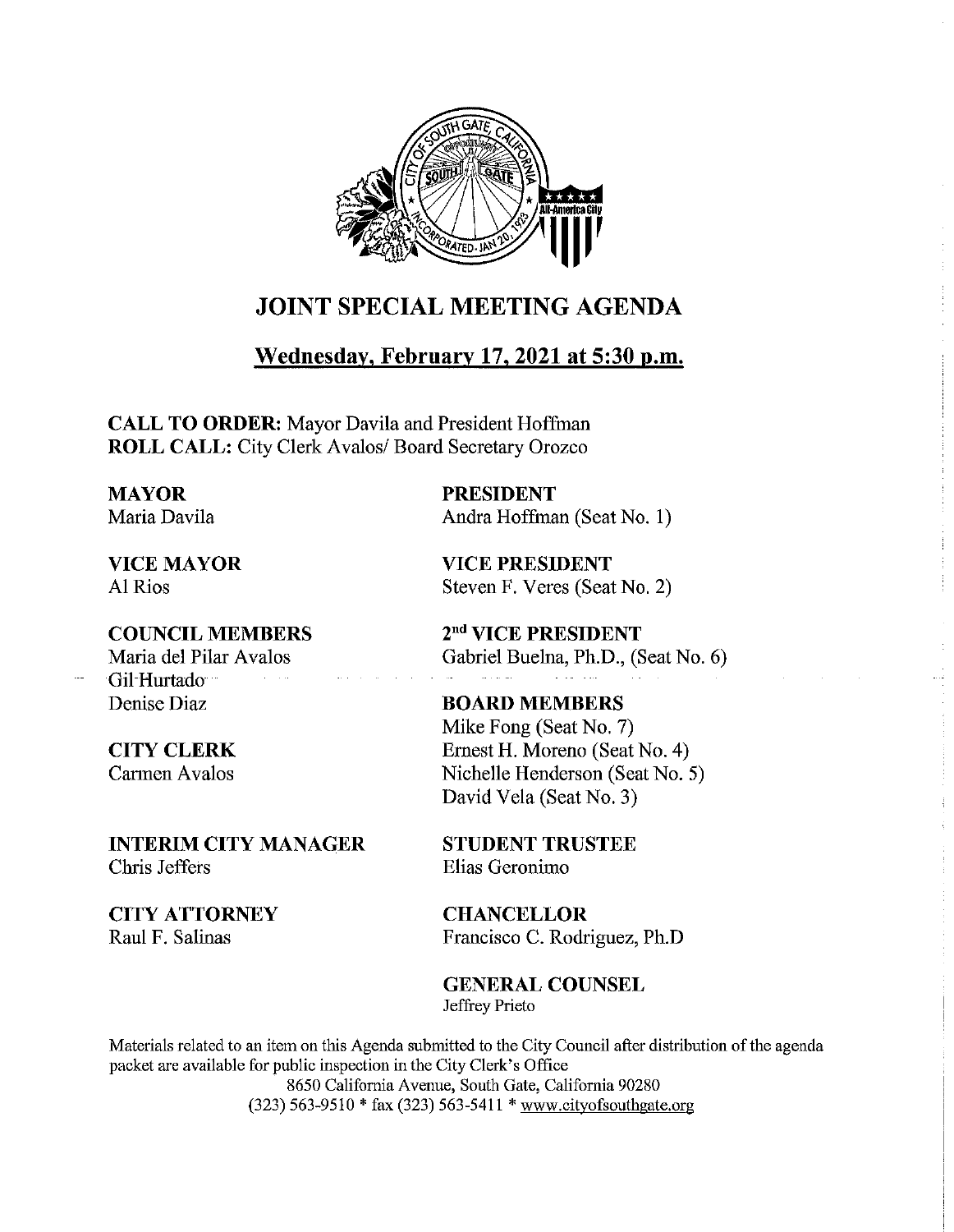### Meeting Information

At the invitation of the Los Angeles Community College District ("LACCD"), the City Council is attending the Regular Meeting of the LACCD, as it relates to the agenda item posted below. For purposes of this meeting, the City Council is following the policies and procedures afforded public comment adopted by the LACCD applicable to its meetings subject to the Ralph M. Brown Act. Written public comment or documentation must be submitted no later than 5:00 p.m. the day prior to the scheduled meeting. Please include the agenda item and meeting date in your correspondence. Correspondence received shall become part of the official record. If you are unable to submit written public comment and wish to address the Board of Trustees telephonically, please call the LACCD Board of Trustees Office at 213-258-0615 for further assistance.

In compliance with Government Code section 54957.5(b), documents made available to the City Council after the posting of the agenda for the February 17, 2021 Joint Meeting that relate to an upcoming public session item will be made available at the City Clerk's Office.

If requested, the agenda shall be made available in appropriate alternate formats to persons with a disability, as required by Section 202 of the Americans with Disabilities Act of 1990 (42 U.S.C. Section 12132), and the rules and regulations adopted in implementation thereof. The agenda shall include information regarding how, for whom, and when a request for disabilityrelated modification or accommodation, including auxiliary aids or services may be made by a person with a disability who requires a modification or accommodation in order to participate in the public meeting.

To make such a request, please contact the Executive Secretary to the Board of Trustees at (213) 258-0615 no later than 12:00 p.m. (noon) on the Tuesday prior to the Board meeting.

#### MEETING COMPENSATION DISCLOSURE

Pursuant to Governrnent Code Section 54952.3: Disclosure of compensation for meeting attendance by City Council Members is \$650 monthly regardless of the amount of meetings.

#### 1. Presentation

a. Presentation by East Los Angeles College on the South Gate Educational Center Master Plan

A copy of the document: 2015 South Gate Educational Center Master Plan Supplemental Final Environmental Impact Report can be found by clicking the link below:

https://www.elac.edu/ELAC/media/ELAC-Assets/Documents/Admin-Services/Construction/EIR/SouthGateEIR/2015-SGEC MP Supplemental FEIR.pdf

Additionally, a hard copy is available with City Clerk's Office.